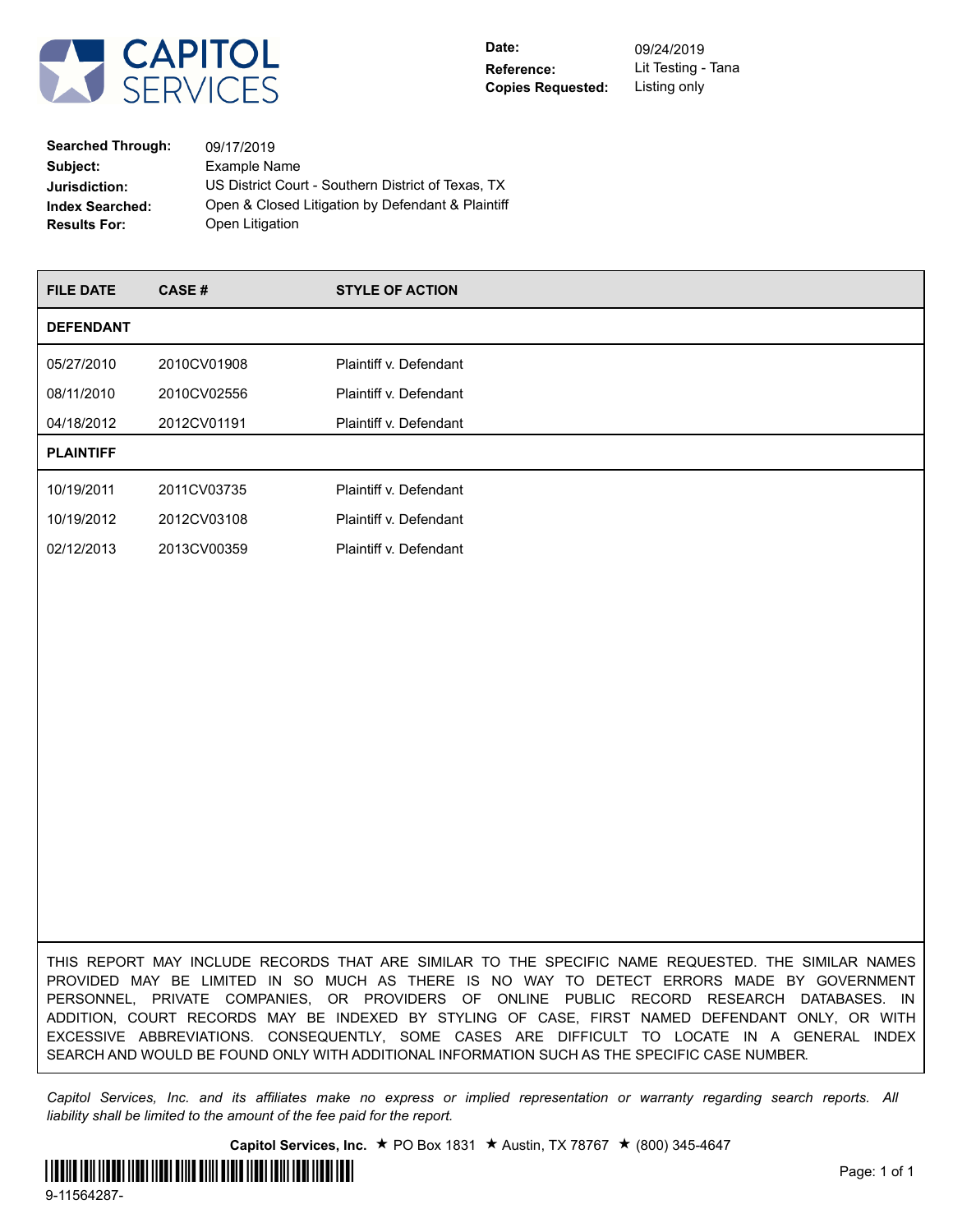

| <b>Searched Through:</b> | 09/17/2019                                         |
|--------------------------|----------------------------------------------------|
| Subject:                 | Example Name                                       |
| Jurisdiction:            | US District Court - Southern District of Texas, TX |
| <b>Index Searched:</b>   | Open & Closed Litigation by Defendant & Plaintiff  |
| <b>Results For:</b>      | Closed Litigation Resulting in Judgment            |

| <b>FILE DATE</b> | CASE#       | <b>STYLE OF ACTION</b> |
|------------------|-------------|------------------------|
| <b>DEFENDANT</b> |             |                        |
| 07/09/2010       | 2010CV02185 | Plaintiff v. Defendant |
| 05/15/2013       | 2013CV01401 | Plaintiff v. Defendant |
| 11/14/2013       | 2013CV03375 | Plaintiff v. Defendant |
| <b>PLAINTIFF</b> |             |                        |
| 07/23/2010       | 2010CV02608 | Plaintiff v. Defendant |
| 02/12/2013       | 2013CV00359 | Plaintiff v. Defendant |
| 08/06/2014       | 2014CV02248 | Plaintiff v. Defendant |
|                  |             |                        |

THIS REPORT MAY INCLUDE RECORDS THAT ARE SIMILAR TO THE SPECIFIC NAME REQUESTED. THE SIMILAR NAMES PROVIDED MAY BE LIMITED IN SO MUCH AS THERE IS NO WAY TO DETECT ERRORS MADE BY GOVERNMENT PERSONNEL, PRIVATE COMPANIES, OR PROVIDERS OF ONLINE PUBLIC RECORD RESEARCH DATABASES. IN ADDITION, COURT RECORDS MAY BE INDEXED BY STYLING OF CASE, FIRST NAMED DEFENDANT ONLY, OR WITH EXCESSIVE ABBREVIATIONS. CONSEQUENTLY, SOME CASES ARE DIFFICULT TO LOCATE IN A GENERAL INDEX SEARCH AND WOULD BE FOUND ONLY WITH ADDITIONAL INFORMATION SUCH AS THE SPECIFIC CASE NUMBER.

*Capitol Services, Inc. and its affiliates make no express or implied representation or warranty regarding search reports. All liability shall be limited to the amount of the fee paid for the report.*

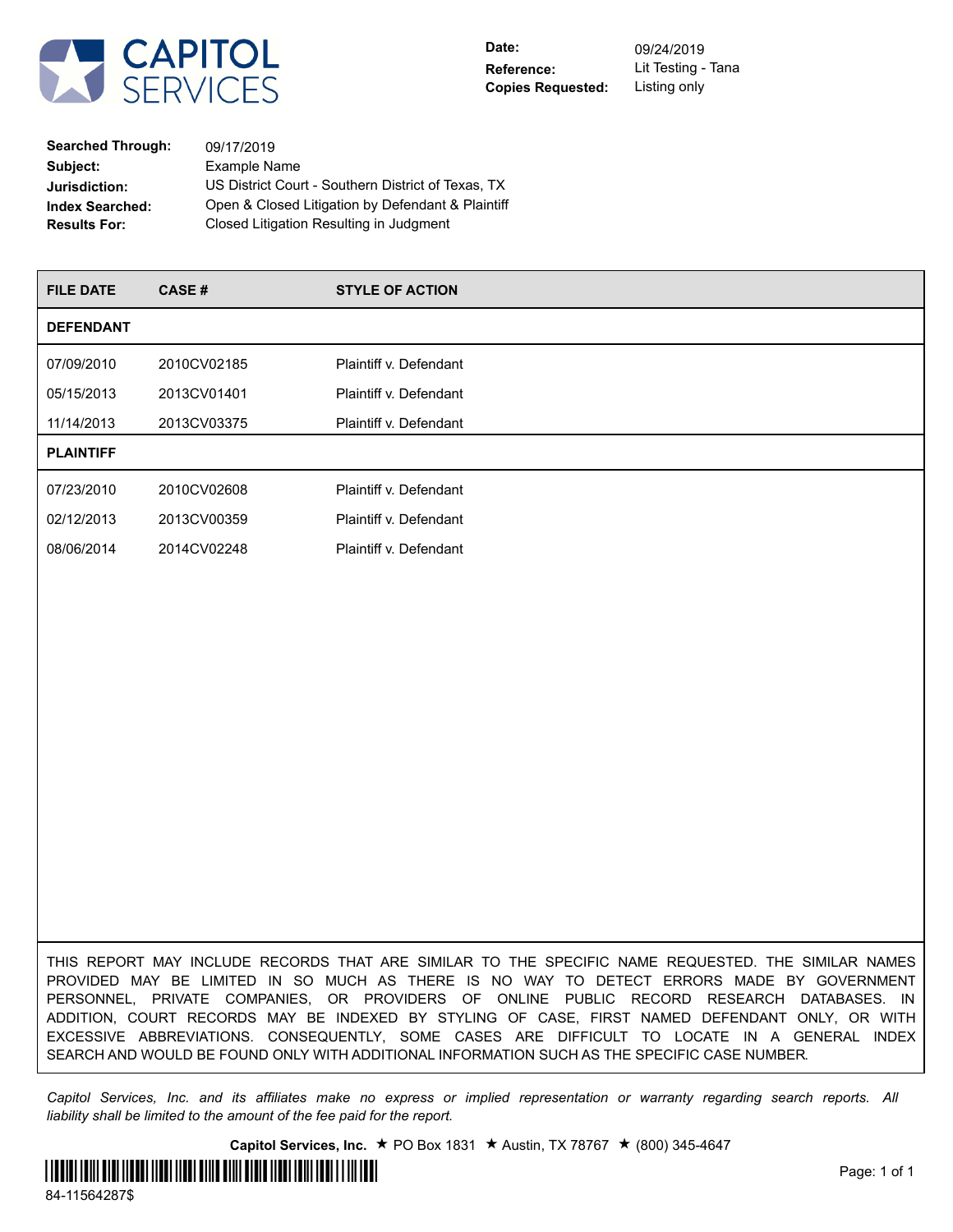

| <b>Searched Through:</b> | 09/17/2019                                         |
|--------------------------|----------------------------------------------------|
| Subject:                 | Example Name                                       |
| Jurisdiction:            | US District Court - Southern District of Texas, TX |
| <b>Index Searched:</b>   | Open & Closed Litigation by Defendant & Plaintiff  |
| <b>Results For:</b>      | Closed Litigation Resulting in Dismissal           |

| <b>FILE DATE</b> | CASE#       | <b>STYLE OF ACTION</b> |
|------------------|-------------|------------------------|
| <b>DEFENDANT</b> |             |                        |
| 07/31/2008       | 2008CV02379 | Plaintiff v. Defendant |
| 03/18/2009       | 2009CV00805 | Plaintiff v. Defendant |
| 02/23/2015       | 2015CV00491 | Plaintiff v. Defendant |
| <b>PLAINTIFF</b> |             |                        |
| 03/18/2010       | 2010CV00805 | Plaintiff v. Defendant |
| 02/25/2011       | 2011CV00685 | Plaintiff v. Defendant |
| 08/06/2014       | 2014CV02248 | Plaintiff v. Defendant |
|                  |             |                        |

THIS REPORT MAY INCLUDE RECORDS THAT ARE SIMILAR TO THE SPECIFIC NAME REQUESTED. THE SIMILAR NAMES PROVIDED MAY BE LIMITED IN SO MUCH AS THERE IS NO WAY TO DETECT ERRORS MADE BY GOVERNMENT PERSONNEL, PRIVATE COMPANIES, OR PROVIDERS OF ONLINE PUBLIC RECORD RESEARCH DATABASES. IN ADDITION, COURT RECORDS MAY BE INDEXED BY STYLING OF CASE, FIRST NAMED DEFENDANT ONLY, OR WITH EXCESSIVE ABBREVIATIONS. CONSEQUENTLY, SOME CASES ARE DIFFICULT TO LOCATE IN A GENERAL INDEX SEARCH AND WOULD BE FOUND ONLY WITH ADDITIONAL INFORMATION SUCH AS THE SPECIFIC CASE NUMBER.

*Capitol Services, Inc. and its affiliates make no express or implied representation or warranty regarding search reports. All liability shall be limited to the amount of the fee paid for the report.*